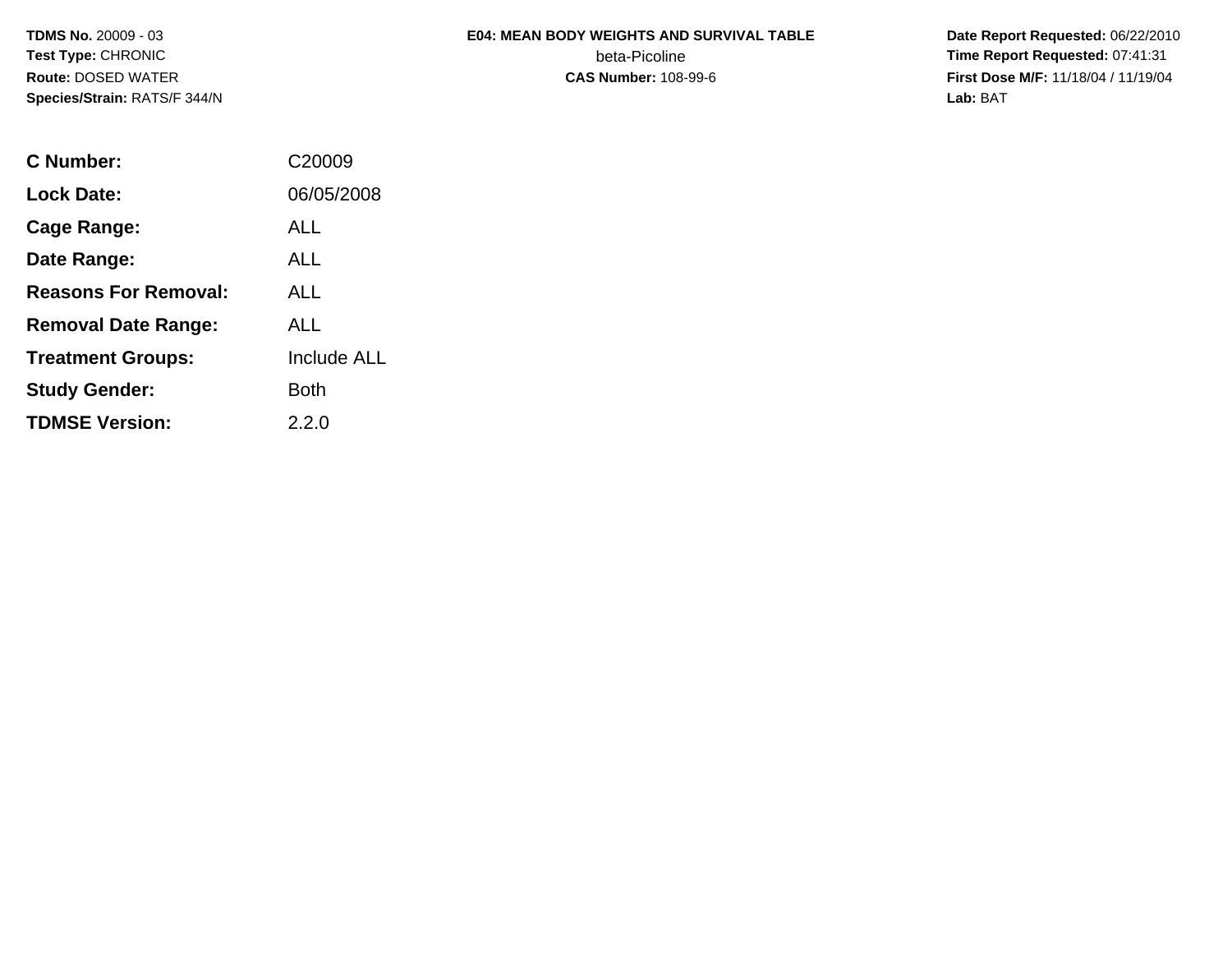## **E04: MEAN BODY WEIGHTS AND SURVIVAL TABLE**

beta-Picoline<br>CAS Number: 108-99-6

 **Date Report Requested:** 06/22/2010 **Time Report Requested:** 07:41:31 **First Dose M/F:** 11/18/04 / 11/19/04<br>**Lab:** BAT **Lab:** BAT

**MALE**

| <b>DAY</b> | $0$ mg/l |           | 156.25 mg/l |                                       |    |       | 312.5 mg/l                            |              |       | 625 mg/l                              |    |  |  |
|------------|----------|-----------|-------------|---------------------------------------|----|-------|---------------------------------------|--------------|-------|---------------------------------------|----|--|--|
|            | WT(G)    | ${\sf N}$ | WT(G)       | $\frac{\%}{\text{OF}}$<br><b>CNTL</b> | N  | WT(G) | $\frac{\%}{\text{OF}}$<br><b>CNTL</b> | $\mathsf{N}$ | WT(G) | $\frac{\%}{\text{OF}}$<br><b>CNTL</b> | N  |  |  |
| 1          | 115.6    | 50        | 114.7       | 99.3                                  | 50 |       | 116.3 100.6                           | 50           | 114.9 | 99.4                                  | 50 |  |  |
| 8          | 149.6    | 50        | 147.1       | 98.3                                  | 50 | 148.3 | 99.1                                  | 50           | 141.7 | 94.7                                  | 50 |  |  |
| 15         | 181.4    | 50        | 179.1       | 98.7                                  | 50 | 180.8 | 99.7                                  | 50           | 170.9 | 94.2                                  | 50 |  |  |
| 22         | 211.7    | 49        | 207.9       | 98.2                                  | 50 | 207.7 | 98.1                                  | 50           | 195.3 | 92.3                                  | 50 |  |  |
| 29         | 232.0    | 49        | 229.4       | 98.9                                  | 50 | 230.0 | 99.1                                  | 50           | 215.0 | 92.7                                  | 50 |  |  |
| 36         | 248.3    | 49        | 248.1       | 99.9                                  | 50 | 248.0 | 99.9                                  | 50           | 233.5 | 94.0                                  | 50 |  |  |
| 43         | 262.1    | 49        | 263.2       | 100.4                                 | 50 | 262.9 | 100.3                                 | 50           | 246.7 | 94.1                                  | 50 |  |  |
| 50         | 277.4    | 49        | 276.1       | 99.5                                  | 50 | 277.5 | 100.0                                 | 50           | 259.4 | 93.5                                  | 50 |  |  |
| 57         | 289.2    | 49        | 289.0       | 99.9                                  | 50 |       | 289.8 100.2                           | 50           | 270.9 | 93.7                                  | 50 |  |  |
| 64         | 301.4    | 49        | 301.1       | 99.9                                  | 50 |       | 302.1 100.2                           | 50           | 280.5 | 93.0                                  | 50 |  |  |
| 71         | 310.6    | 49        | 310.5       | 100.0                                 | 50 |       | 313.1 100.8                           | 50           | 289.2 | 93.1                                  | 50 |  |  |
| 78         | 321.7    | 49        | 320.6       | 99.7                                  | 50 |       | 322.8 100.3                           | 50           | 297.9 | 92.6                                  | 50 |  |  |
| 85         | 329.6    | 49        | 328.5       | 99.7                                  | 50 |       | 330.4 100.3                           | 50           | 304.7 | 92.5                                  | 50 |  |  |
| 113        | 356.9    | 49        | 354.2       | 99.2                                  | 50 |       | 356.8 100.0                           | 50           | 332.0 | 93.0                                  | 50 |  |  |
| 141        | 377.6    | 49        | 376.1       | 99.6                                  | 50 |       | 383.2 101.5                           | 50           | 351.8 | 93.2                                  | 50 |  |  |
| 169        | 399.9    | 49        | 398.8       | 99.7                                  | 50 |       | 402.4 100.6                           | 50           | 373.6 | 93.4                                  | 50 |  |  |
| 197        | 409.2    | 49        | 408.6       | 99.8                                  | 50 |       | 416.3 101.7                           | 50           | 386.7 | 94.5                                  | 50 |  |  |
| 225        | 422.9    | 49        | 420.3       | 99.4                                  | 50 |       | 429.4 101.5                           | 50           | 400.1 | 94.6                                  | 50 |  |  |
| 253        | 433.5    | 49        | 434.5       | 100.2                                 | 50 |       | 441.1 101.8                           | 50           | 409.8 | 94.5                                  | 50 |  |  |
| 281        | 441.9    | 48        | 440.9       | 99.8                                  | 50 |       | 453.1 102.5                           | 50           | 422.4 | 95.6                                  | 50 |  |  |
| 309        | 453.0    | 48        | 453.1       | 100.0                                 | 50 |       | 461.6 101.9                           | 50           | 430.5 | 95.0                                  | 50 |  |  |
| 337        | 458.3    | 48        | 459.5       | 100.3                                 | 50 |       | 467.2 101.9                           | 50           | 435.8 | 95.1                                  | 50 |  |  |
| 365        | 467.8    | 48        | 467.3       | 99.9                                  | 50 | 477.0 | 102.0                                 | 50           | 445.3 | 95.2                                  | 50 |  |  |
| 393        | 477.8    | 47        | 478.2       | 100.1                                 | 50 |       | 487.7 102.1                           | 49           | 452.2 | 94.6                                  | 50 |  |  |
| 421        | 481.2    | 47        | 479.8       | 99.7                                  | 50 |       | 487.1 101.2                           | 49           | 452.7 | 94.1                                  | 50 |  |  |
| 449        | 486.3    | 47        | 486.5       | 100.0                                 | 50 |       | 493.2 101.4                           | 49           | 457.3 | 94.0                                  | 50 |  |  |
| 477        | 493.2    | 46        | 490.3       | 99.4                                  | 50 |       | 499.4 101.3                           | 49           | 463.0 | 93.9                                  | 50 |  |  |
| 505        | 500.9    | 44        | 499.4       | 99.7                                  | 49 |       | 506.1 101.0                           | 49           | 470.6 | 94.0                                  | 49 |  |  |
| 533        | 503.9    | 44        | 506.0       | 100.4                                 | 49 |       | 510.1 101.2                           | 49           | 471.7 | 93.6                                  | 49 |  |  |
| 561        | 508.2    | 44        | 508.2 100.0 |                                       | 48 |       | 510.5 100.5                           | 49           | 474.5 | 93.4                                  | 45 |  |  |
| 589        | 512.4    | 44        | 516.8 100.8 |                                       | 46 |       | 513.8 100.3                           | 47           | 473.6 | 92.4                                  | 43 |  |  |
| 617        | 516.1    | 42        | 516.0 100.0 |                                       | 46 |       | 516.1 100.0                           | 46           | 473.7 | 91.8                                  | 42 |  |  |
| 645        | 511.9    | 42        | 509.2       | 99.5                                  | 44 | 504.2 | 98.5                                  | 44           | 470.1 | 91.8                                  | 38 |  |  |
| 673        | 506.6    | 39        | 511.6       | 101.0                                 | 40 | 507.8 | 100.2                                 | 39           | 465.1 | 91.8                                  | 34 |  |  |
| 701        | 503.3    | 34        | 497.2       | 98.8                                  | 35 |       | 509.7 101.3                           | 35           | 453.0 | 90.0                                  | 29 |  |  |
|            |          |           |             |                                       |    |       |                                       |              |       |                                       |    |  |  |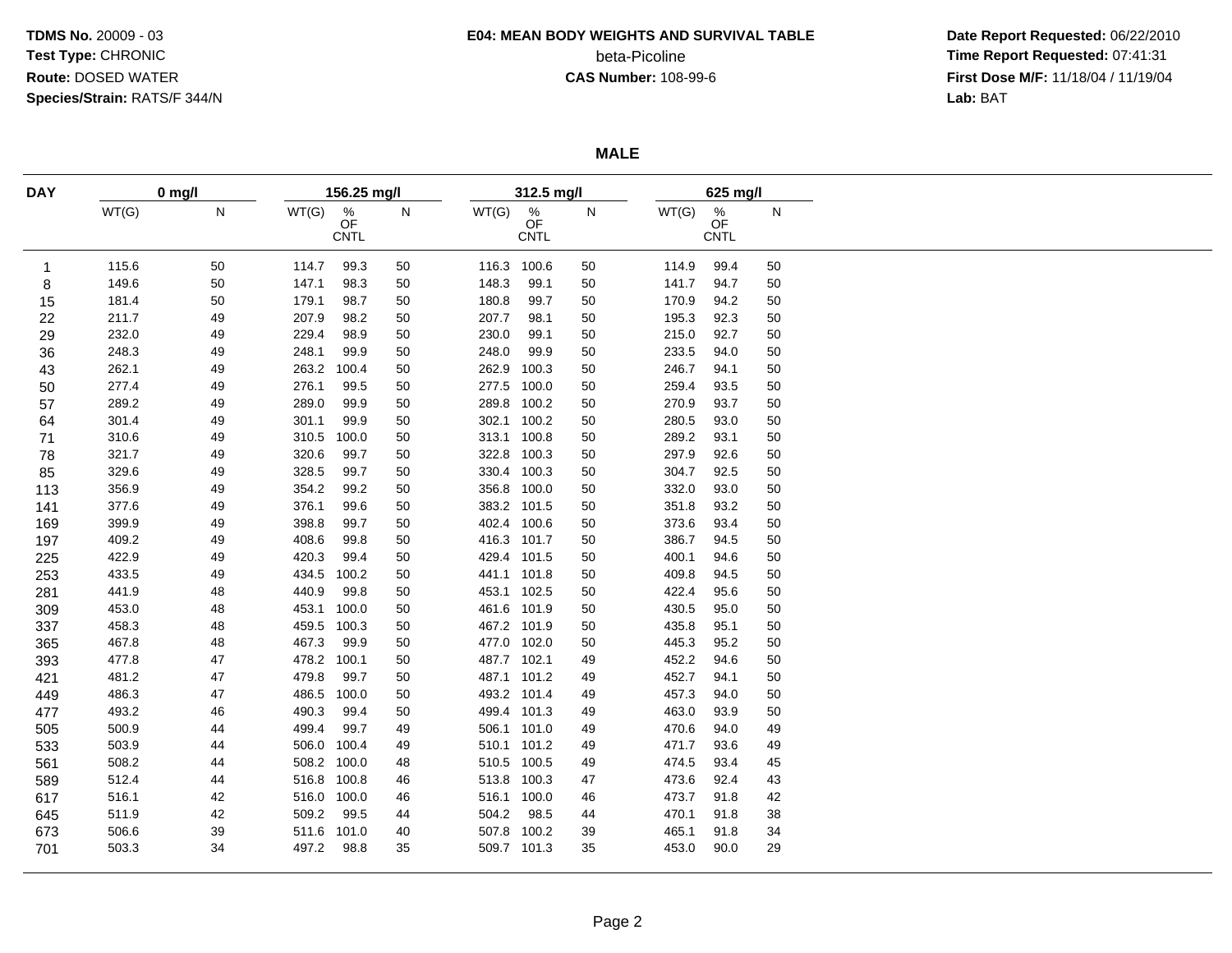## **E04: MEAN BODY WEIGHTS AND SURVIVAL TABLE**

beta-Picoline<br>CAS Number: 108-99-6

 **Date Report Requested:** 06/22/2010 **Time Report Requested:** 07:41:31 **First Dose M/F:** 11/18/04 / 11/19/04<br>**Lab:** BAT **Lab:** BAT

#### **MALE**

| <b>DAY</b>          |       | $0 \text{ mg/l}$ | 156.25 mg/l                     |    | $312.5 \text{ mg/l}$            |    | 625 mg/l                             |    |
|---------------------|-------|------------------|---------------------------------|----|---------------------------------|----|--------------------------------------|----|
|                     | WT(G) | N                | WT(G)<br>%<br>OF<br><b>CNTL</b> | N  | WT(G)<br>%<br>OF<br><b>CNTL</b> | N  | WT(G)<br>%<br>∩F<br>◡<br><b>CNTL</b> | N  |
| <b>TERM<br/>SAC</b> | 492.5 | 33               | 487.6<br>99.0                   | 31 | 492.6 100.0                     | 32 | 93.8<br>461.9                        | 24 |

\*\*\* END OF MALE \*\*\*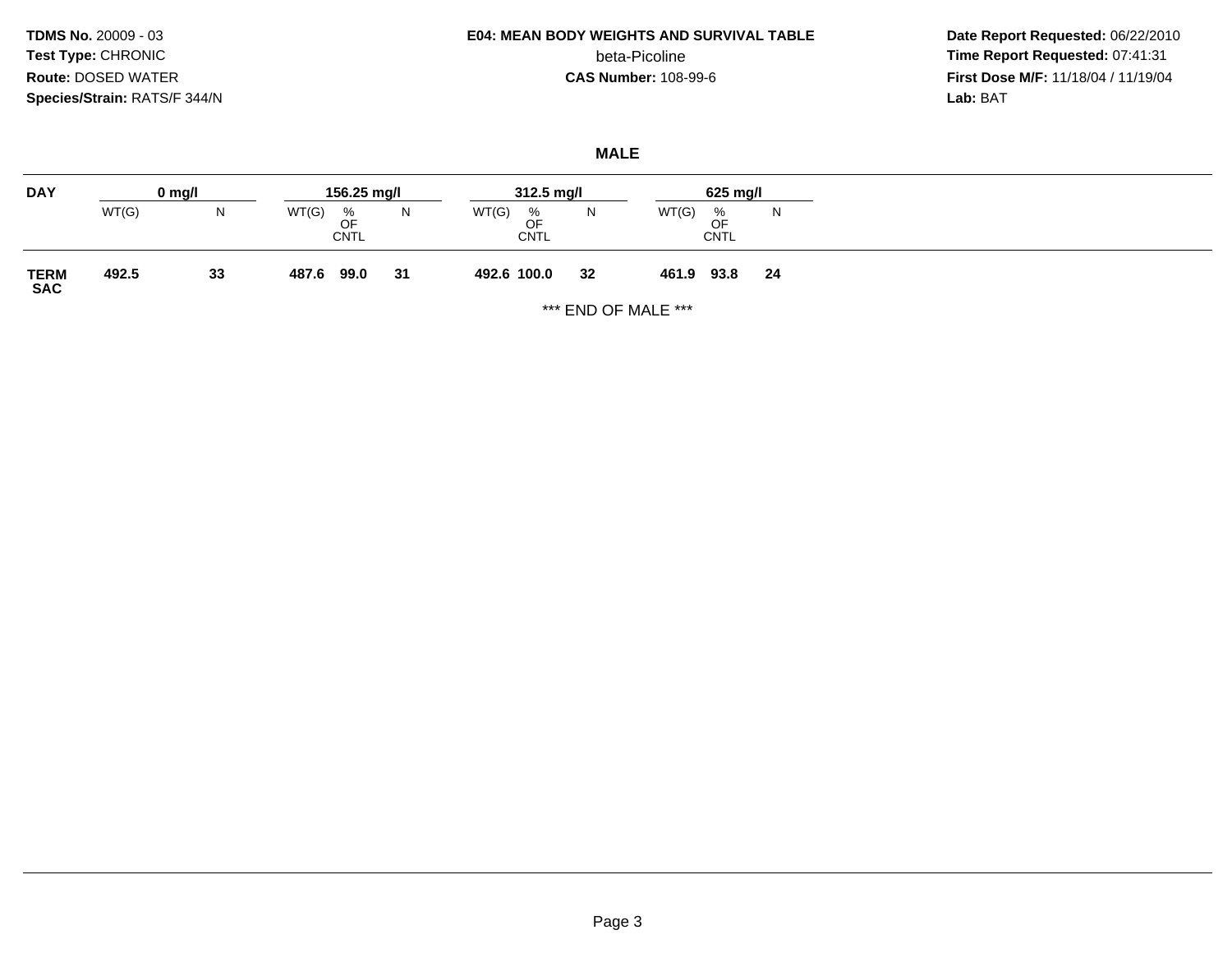#### **E04: MEAN BODY WEIGHTS AND SURVIVAL TABLE**

beta-Picoline<br>CAS Number: 108-99-6

 **Date Report Requested:** 06/22/2010 **Time Report Requested:** 07:41:31 **First Dose M/F:** 11/18/04 / 11/19/04<br>Lab: BAT **Lab:** BAT

#### **FEMALE**

| <b>DAY</b>   | $0$ mg/l |           | 156.25 mg/l |                                       |    |       | 312.5 mg/l                            |        |             | 625 mg/l                                    |    |  |  |
|--------------|----------|-----------|-------------|---------------------------------------|----|-------|---------------------------------------|--------|-------------|---------------------------------------------|----|--|--|
|              | WT(G)    | ${\sf N}$ | WT(G)       | $\frac{\%}{\text{OF}}$<br><b>CNTL</b> | N  | WT(G) | $\frac{\%}{\text{OF}}$<br><b>CNTL</b> | N      | WT(G)       | $\stackrel{\%}{\mathsf{OF}}$<br><b>CNTL</b> | N  |  |  |
| $\mathbf{1}$ | 99.1     | 50        | 99.1        | 100.0                                 | 50 |       | 99.8 100.7                            | 50     | 100.0 100.8 |                                             | 50 |  |  |
| 8            | 117.2    | 50        | 116.4       | 99.3                                  | 50 | 116.4 | 99.3                                  | 50     | 113.6       | 96.9                                        | 50 |  |  |
| 15           | 132.0    | 50        | 131.8       | 99.9                                  | 50 | 130.7 | 99.0                                  | 50     | 123.9       | 93.9                                        | 50 |  |  |
| 22           | 143.5    | 50        | 144.2       | 100.5                                 | 50 |       | 143.5 100.0                           | 50     | 136.8       | 95.3                                        | 50 |  |  |
| 29           | 151.9    | 50        | 153.4 101.0 |                                       | 50 |       | 153.7 101.2                           | $50\,$ | 145.0       | 95.4                                        | 50 |  |  |
| 36           | 162.3    | 50        | 165.2 101.8 |                                       | 50 |       | 164.6 101.4                           | 50     | 157.1       | 96.8                                        | 50 |  |  |
| 43           | 169.7    | 50        | 172.1 101.4 |                                       | 50 |       | 171.2 100.9                           | 50     | 163.4       | 96.3                                        | 50 |  |  |
| 50           | 174.7    | 50        | 175.9 100.7 |                                       | 50 |       | 175.2 100.3                           | 50     | 168.0       | 96.2                                        | 50 |  |  |
| 57           | 179.5    | 50        | 181.3 101.0 |                                       | 50 |       | 180.7 100.6                           | 50     | 172.0       | 95.8                                        | 50 |  |  |
| 64           | 184.0    | 50        | 186.4 101.3 |                                       | 50 |       | 184.6 100.3                           | 50     | 175.2       | 95.2                                        | 50 |  |  |
| 71           | 188.2    | 50        | 190.8       | 101.4                                 | 50 | 188.4 | 100.1                                 | $50\,$ | 180.0       | 95.7                                        | 50 |  |  |
| 78           | 191.9    | 50        | 193.0       | 100.6                                 | 50 | 191.7 | 99.9                                  | 50     | 182.6       | 95.2                                        | 50 |  |  |
| 85           | 194.9    | 50        | 196.4 100.8 |                                       | 50 | 194.1 | 99.6                                  | 50     | 185.1       | 94.9                                        | 50 |  |  |
| 113          | 206.9    | 50        | 208.3 100.6 |                                       | 50 | 207.5 | 100.3                                 | 50     | 196.7       | 95.0                                        | 50 |  |  |
| 141          | 218.4    | 50        | 218.1       | 99.9                                  | 50 | 216.3 | 99.0                                  | 50     | 203.4       | 93.1                                        | 50 |  |  |
| 169          | 223.2    | 50        | 226.4       | 101.4                                 | 50 |       | 224.5 100.6                           | 50     | 213.1       | 95.5                                        | 50 |  |  |
| 197          | 232.8    | 50        | 233.0       | 100.1                                 | 50 | 228.2 | 98.0                                  | 50     | 220.2       | 94.6                                        | 50 |  |  |
| 225          | 238.4    | 50        |             | 241.2 101.2                           | 50 | 237.7 | 99.7                                  | 50     | 229.1       | 96.1                                        | 50 |  |  |
| 253          | 246.8    | 50        | 247.6 100.3 |                                       | 50 | 245.1 | 99.3                                  | 50     | 234.6       | 95.0                                        | 50 |  |  |
| 281          | 253.4    | 50        | 256.1 101.1 |                                       | 50 | 251.4 | 99.2                                  | 50     | 241.9       | 95.5                                        | 50 |  |  |
| 309          | 263.6    | 50        | 264.7 100.4 |                                       | 50 | 261.4 | 99.2                                  | 50     | 250.7       | 95.1                                        | 50 |  |  |
| 337          | 270.1    | 50        | 270.5       | 100.1                                 | 50 | 265.1 | 98.2                                  | 50     | 256.0       | 94.8                                        | 50 |  |  |
| 365          | 282.0    | 50        | 281.2       | 99.7                                  | 50 | 275.0 | 97.5                                  | 50     | 264.9       | 93.9                                        | 50 |  |  |
| 393          | 294.2    | 50        | 293.4       | 99.7                                  | 50 | 285.4 | 97.0                                  | 50     | 273.9       | 93.1                                        | 50 |  |  |
| 421          | 301.5    | 50        | 299.1       | 99.2                                  | 50 | 289.1 | 95.9                                  | 50     | 278.3       | 92.3                                        | 50 |  |  |
| 449          | 310.7    | 50        | 309.4       | 99.6                                  | 50 | 298.7 | 96.2                                  | 50     | 285.6       | 91.9                                        | 50 |  |  |
| 477          | 319.1    | 49        | 318.8       | 99.9                                  | 49 | 306.5 | 96.1                                  | 50     | 294.4       | 92.3                                        | 49 |  |  |
| 505          | 328.0    | 48        | 328.7       | 100.2                                 | 48 | 318.9 | 97.2                                  | 50     | 305.2       | 93.0                                        | 49 |  |  |
| 533          | 340.4    | 45        | 336.1       | 98.7                                  | 45 | 325.8 | 95.7                                  | 48     | 310.6       | 91.2                                        | 47 |  |  |
| 561          | 344.4    | 45        | 340.1       | 98.7                                  | 45 | 331.0 | 96.1                                  | 48     | 312.8       | 90.8                                        | 45 |  |  |
| 589          | 347.5    | 44        | 345.8       | 99.5                                  | 44 | 336.1 | 96.7                                  | 46     | 315.5       | 90.8                                        | 43 |  |  |
| 617          | 352.0    | 43        | 353.4       | 100.4                                 | 41 | 344.0 | 97.7                                  | 45     | 321.7       | 91.4                                        | 41 |  |  |
| 645          | 352.7    | 40        | 351.9       | 99.8                                  | 38 | 347.6 | 98.5                                  | 44     | 321.6       | 91.2                                        | 39 |  |  |
| 673          | 349.7    | 40        | 355.1       | 101.6                                 | 37 | 348.0 | 99.5                                  | 41     | 326.3       | 93.3                                        | 37 |  |  |
| 701          | 346.4    | 34        | 349.4 100.9 |                                       | 37 |       | 350.5 101.2                           | 34     | 323.2       | 93.3                                        | 32 |  |  |
|              |          |           |             |                                       |    |       |                                       |        |             |                                             |    |  |  |